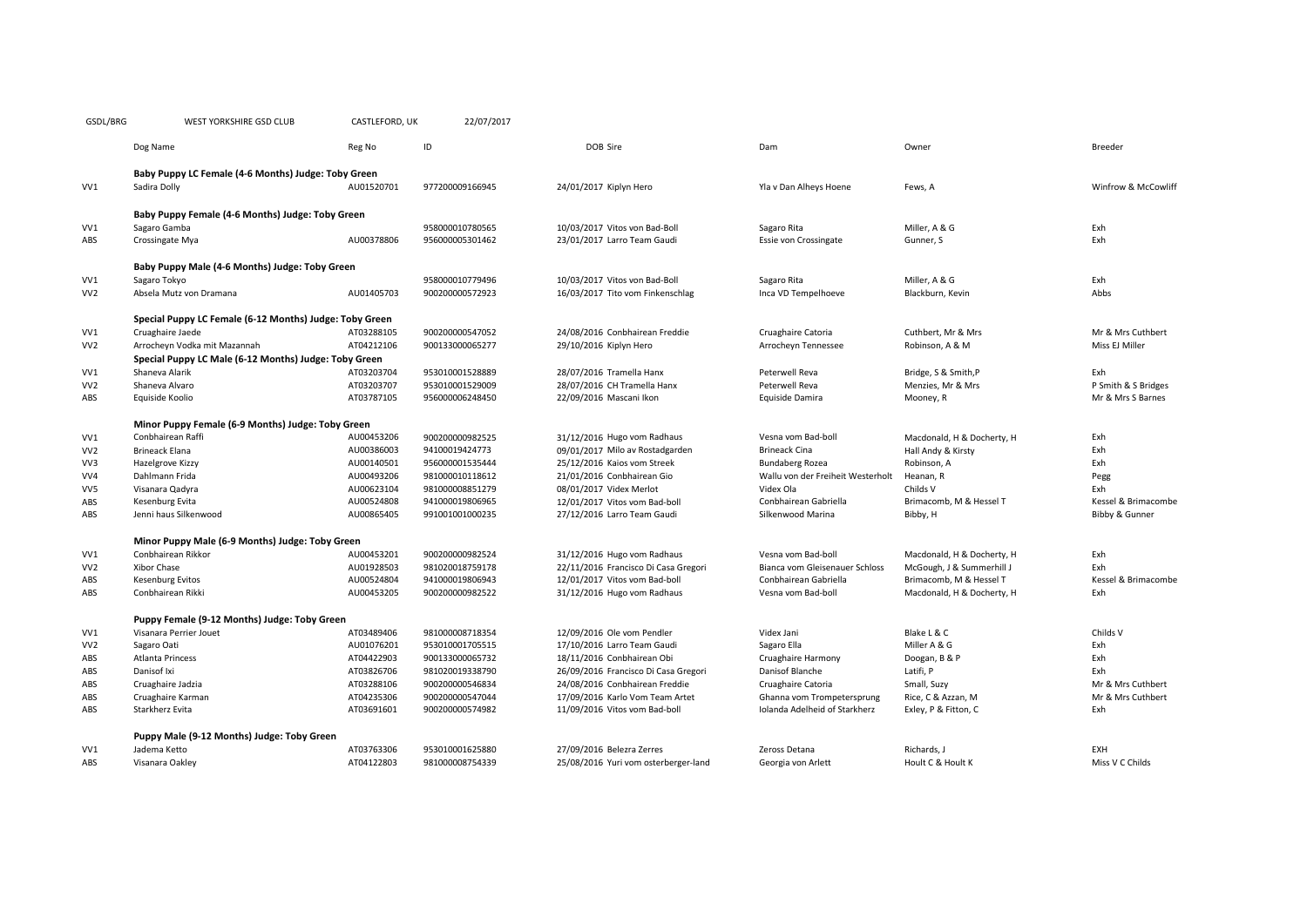| GSDL/BRG        | WEST YORKSHIRE GSD CLUB                                        | CASTLEFORD, UK | 22/07/2017                |                                             |                               |                                   |                            |
|-----------------|----------------------------------------------------------------|----------------|---------------------------|---------------------------------------------|-------------------------------|-----------------------------------|----------------------------|
|                 | Dog Name                                                       | Reg No         | ID                        | DOB Sire                                    | Dam                           | Owner                             | <b>Breeder</b>             |
|                 | Intermediate LC Female (12-24 Months) Judge: Wolfgang Hassgall |                |                           |                                             |                               |                                   |                            |
| SG <sub>1</sub> | Robasdan Briannah                                              | AS04358901     | 900200000466745           | 29/11/2015 Conbhairean Freddie              | Impranah Zante                | Robertson, S&J                    | Exh                        |
| SG <sub>2</sub> | Ardenburg Rauba mit Brineack                                   | AT03611504     | 958000010356426           | 16/06/2016 Dingo Di Casa Mary               | Ardenburg Holly               | Hall Andy & Kirsty                | Stephens                   |
| SG <sub>3</sub> | Robasdan Brylee                                                | AS04358902     | 900200000466731           | 29/11/2015 Conbhairean Freddie              | Impranah Zante                | Michie, S & Stoddart, C           | Shona & Jim Robertson      |
| ABS             | Jura von der Zenteiche                                         | SZ2321760      | 981189900080230           | 15/12/2015 Marlo von Baccara                | Wanja von der Zenteiche       | Dooley, S&W                       | Ludwig                     |
|                 | Intermediate LC Male (12-24 Months) Judge: Wolfgang Hassgall   |                |                           |                                             |                               |                                   |                            |
| ABS             | Hazroh Zalu                                                    | AT0163008      | 958000010472848           | 29/03/2016 Milano vom Simpor                | Hazroh Sassy                  | Bibby, H                          | Docherty                   |
|                 | Junior Female (12-18 Months) Judge: Wolfgang Hassgall          |                |                           |                                             |                               |                                   |                            |
| SG1             | Hundark Antonia                                                | AT02300507     | 956000006191570           | 17/06/2016 Yupp vom Hammelsbacher Hof       | Shantera av Thorarinn         | McGinn, R, Hepburn, A & McAteer M | Exh                        |
| SG <sub>2</sub> | Nikonis Indra                                                  | AT03039506     | 900133000034380           | 17/07/2016 Milano vom Simpor                | Startin Somethin with Nikonis | Farley, N                         | Exh                        |
| SG <sub>3</sub> | Morolwg Viviana                                                | AT01995703     | 953010001543754           | 08/05/2016 Lararth Tevez                    | Peterwell Lena                | Adamson, JD & Fews AC             | Miss A Jones               |
| SG4             | Beegar Darci via Allsala                                       | AT02382005     | 900133000060378           | 03/06/2016 Beegar Ammo von Allsala          | Mirenhof Amelia               | Mathieson, J&A                    | Robertson                  |
| ABS             | Ardenburg Rula                                                 | AT03611503     | 958000010356094           | 16/06/2016 Dingo Di Casa Mary               | Ardenburg Holly               | Butt, H Mr & Mrs & Stephens, W    | Mrs WP Stephens            |
| ABS             | Jamniska Hania                                                 | AT01666702     | 900200000579072           | 15/04/2016 Tramella Hanx                    | Laviva von der Wilhelmswarte  | Richardson, G                     | Horrocks                   |
|                 | Junior Male (12-18 Months) Judge: Wolfgang Hassgall            |                |                           |                                             |                               |                                   |                            |
| SG <sub>1</sub> | Marinita Zaiden                                                | AT00868006     | 977200009045627           | 23/02/2016 Marinta Usko BH                  | Marinita Nebraska             | Guy, AS & M                       | EXH                        |
| SG <sub>2</sub> | Vomzoarhoff Henry                                              | AT00713606     | 900200000488043           | 01/02/2016 Korzwin Frisko                   | Vomzoarhoff Esme              | Gouck, C                          | Exh                        |
| SG3             | <b>Mirenhof Dexter</b>                                         | AT01283603     | 956000005424873           | 16/03/2016 Zeus vom Bierstadter             | Mirenhof Aisha                | Hall A W & Robinson, A            | Newman                     |
|                 | Yearling Female (18-24 Months) Judge: Wolfgang Hassgall        |                |                           |                                             |                               |                                   |                            |
| SG <sub>1</sub> | Zandamor Carrera                                               | AS03774201     | 981000008279811           | 02/10/2015 Conbhairean Freddie              | Kassieger Prima               | Rice, C & Docherty, H             | Exh                        |
| SG <sub>2</sub> | Sachse Athena                                                  | AS02610006     | 981000008098000 / MOA6294 | 22/07/2015 Calle vom Westervenn             | Jaminska Bina                 | Gray, T                           | Exh                        |
| ABS             | Zandamor Cora                                                  | AS03774202     | 981000008367304           | 02/10/2015 Conbhairean Freddie              | Kassieger Prima               | Rice, C & Docherty, H             | Exh                        |
| ABS             | Conbhairean Qwella                                             | AT00280207     | 900200000353021           | 01/12/2015 Djambo vom Fichtenschlag         | Conbhairean Fanta             | Exley, P & Fitton, C              | Macdonald and Greer        |
|                 | Yearling Male (18-24 Months) Judge: Wolfgang Hassgall          |                |                           |                                             |                               |                                   |                            |
| SG <sub>1</sub> | Conbhairean Quizz                                              | AT00280204     | 900200000474692           | 01/12/2015 Djambo vom Fichtenschlag         | Conbhairean Fanta             | Macdonald, H & Greer, D           | Exh                        |
| SG <sub>2</sub> | Pato Di Casa Gregori                                           | ROI 15/174437  | 380260042455839           | 12/09/2015 Francisco Di Casa Gregori        | Taira Di Positano             | Maurizio Zitella                  | Giancarlo Di Ciantis       |
| SG3             | Portnall Elrick zu Sarocal                                     | AT00260807     | 900200000410564           | 28/12/2015 Conbhairean Freddie              | Hazroh Savannah at Portnall   | Smith I&S                         | Reid                       |
| ABS             | Chase vom Haus Ortaca                                          | SZ3016451      | 528140000624230           | 30/08/2015 Nex vom Osterberger -Tal         | Akaya von haus Paris          | Winfrow, A & Smink, I             | I J Smink                  |
| ABS             | Jasko von der Zenteiche                                        | AT0904292      | 981189900076126           | 15/12/2015 Marlo von Baccara                | Wanja von der Zenteiche       | Bradley, P                        | Christoph Ludwig           |
| ABS             | Lux Di Casa De Pace                                            | AU0901537      | 380260042365118           | 24/09/2015 Larro Team Gaudi                 | Genny Degli lapigi            | Bibby, H                          | Carmine De Pace            |
|                 | Adult LC Female (+24 Months) Judge: Wolfgang Hassgall          |                |                           |                                             |                               |                                   |                            |
| V1              | Impranah Flavia                                                | AR01248401     | 900200000127066           | 12/03/2014 CH Conbhairean Waro              | Impranah Razzamataz           | Turner, J                         | Exh                        |
| V <sub>2</sub>  | Marinita Rubette                                               | AP02692605     | 977200008341805           | 12/07/2012 Hausmailand Quattro von Marinita | Marinita Eysha                | Guy, AS                           | Exh                        |
| V3              | Belezra Dazzle                                                 | AR04181502     | 960011000708585           | 03/11/2014 Belezra Zerres                   | Belezra Icicle                | Ward, J & G                       | Exh                        |
| V <sub>4</sub>  | Peterwell Reva                                                 | AQ02470908     | 977200008445181           | 07/06/2013 Conbhairean Waro                 | Peterwell Kesha               | Bridge, S & Smith, P              | Adamson, Jackson & Munkley |
| V5              | Ardenburg Odette mit Brineack                                  | AS02167807     | 953010000538445           | 26/04/2015 Pacco Vom Langenbungert          | Ardenburg Holly               | Hall Andy & Kirsty                | Stephens                   |
| V <sub>6</sub>  | Lekiro Azhure                                                  | AS00221802     | 900200000196689           | 26/12/2014 Hazroh Ulk                       | Impranah Chiquita via Lekiro  | Dickson, S                        | Redpath                    |
| ABS             | Cruaghaire Havana                                              | AR03628603     | 900200000201183           | 30/09/2014 Conbhairean Chico                | Cruaghaire Catoria            | Cuthbert, Mr & Mrs                | Exh                        |
| ABS             | Velen von der Zenteiche                                        | sv2293780      | 981189900043329           | 06/05/2013 Leo von der Zenteiche            | Fiby von der Zenteiche        | Dooley, S&W                       | Ludwig                     |
| ABS             | Conbhairean Inka                                               | AQ00624005     | 9002000000072642          | 01/01/2013 Joker von Eichenplatz            | Conbhairean Xara              | Dooley, S&W                       | Macdonald and Greer        |
| ABS             | Hazroh Sassy                                                   | AL03909407     | 941000011933691           | 31/07/2010 Idol vom Haus Lerchenweg         | Hazroh Quaxie                 | Docherty, J&H                     | Exh                        |